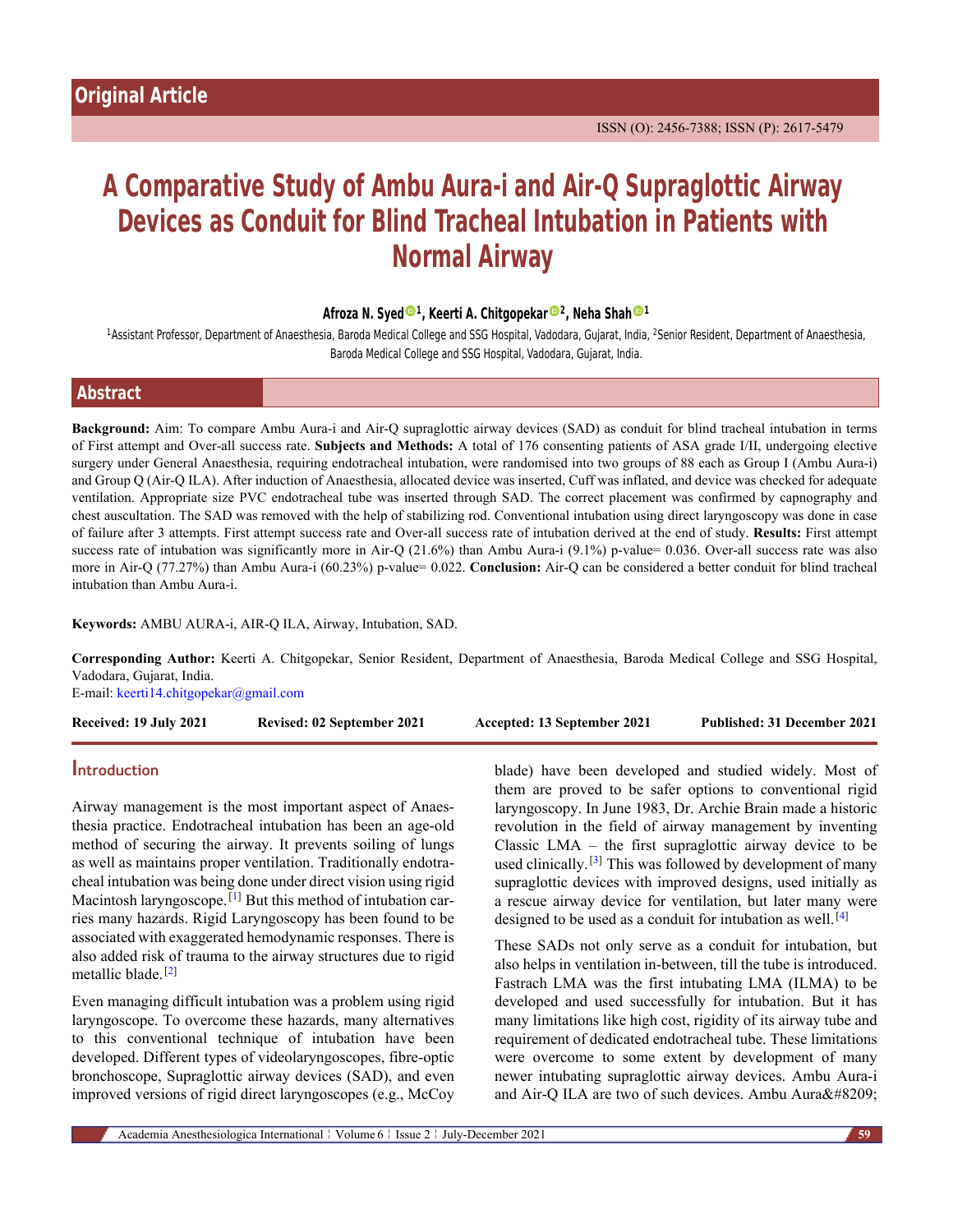i (Aura‑ i, Ambu USA): It was introduced in 2010, and is a single  $&\#8209$ ; use intubating SAD, designed for both ventilation and to be used as a conduit for tracheal intubation. It incorporates a 90*◦* preformed curvature designed to approximate airway anatomy. It has an integral bite block, and also has navigation marks to guide a fiberscope during intubation. Successful fibre-optic intubations have been reported using this device. Air-Q (Air-Q/ILA, Cookgas LLC, St. Louis, MO, USA): Air-Q ILA was developed by Dr. Daniel Cook and was introduced in 2004.<sup>[\[5](#page-5-4)[,6\]](#page-5-5)</sup>

The disposable version is made up of PVC and non-disposable one is made up of silicone. Air-Q has many unique features which makes it suitable for tracheal intubation. It has a shorter shaft with an integral bite block, no aperture bars within the mask, has a removable connector so that the wide lumen of the shaft can be used for intubation, and a keyhole-shaped distal airway tube to direct a tracheal tube toward the larynx.[[7](#page-5-6)] There are three internal ridges located in the anterior part of the cuff to maintain airway stability. A study conducted by Neoh EU et al., (2012) compared Air-Q ILA and LMA-Fastrach for blind tracheal intubation and concluded that there was no difference between Air-Q ILA and LMA-Fastrach in terms of ease of insertion of device, incidence of adverse response, adequacy of ventilation, but tracheal intubation was found to be superior using the LMA-Fastrach, than with Air-Q ILA.<sup>[[8](#page-5-7)]</sup>

Till now there is no direct study available comparing Ambu Aura-i and Air-Q ILA for blind tracheal intubation. Both Ambu Aura-i and Air-Q ILA can be comparatively costeffective alternative to FT-LMA and also their ease of insertion and adequacy of ventilation is similar to FT-LMA as shown in literature. Hence, we undertook this study to compare the success rate of blind tracheal intubation using these two devices. The aim of our study was to compare Ambu Aurai and Air-Q supraglottic airway device (SAD) as conduit for blind tracheal intubation in patients with normal airway.

# **Subjects and Methods**

This was a Prospective Randomized Clinical Study, which was carried out from October 2019 – October 2020, at Government Medical College and S. S. G. Hospital, Vadodara, after taking permission from the institutional ethical committee. The study is registered under CTRI with registration no. CTRI/2020/09/027981. A total of 176 patients of either sex, aged between 18 – 60 years, belonging to ASA physical status I and II, who were posted for elective surgery to be performed under General Anaesthesia, requiring endotracheal intubation were considered for the study.

In total, minimum of 176 patients (88 patients in each group) were required to estimate mean difference of First attempt success rate between groups by 21.75% with 95% confidence and 80% power, as calculated using MedCalc computer application.

Inclusion Criteria: Patients in age group 18 - 60 years, Either gender, Weight 40 – 70 kg, ASA physical status I/II, Patients admitted in S. S.G. Hospital and posted for Elective surgeries requiring general anaesthesia with endotracheal intubation. Exclusion Criteria: Patient with predicted difficult airway, Patients with recent upper respiratory tract infection, Patients with any oropharyngeal pathology, obese patients with BMI  $>$ 30 kg/m<sup>2</sup>, Patient with any conditions that increase the risk of gastro oesophageal regurgitation, history of allergy to Latex or to any drugs used in protocol, Patients not willing for participation.

Randomization and Grouping of Patients: All patients were randomly allocated in two groups using sealed opaque envelope method. Group-I (n=88): Ambu Aura-i supra-glottic airway device was inserted. Group-Q (n=88): Air-Q supra-glottic airway device was inserted. Pre-operative assessment and preparation of patient: All the patients underwent a thorough Pre-anaesthesia check-up which included History recording, General, Systemic and Airway examination. Routine and specific laboratory investigations were done as per the need. ECG and Chest X-ray were done if required. The patients were selected for this study as per our inclusion and exclusion criteria. Written and informed consent from patient and one of the close relatives was obtained after explaining objective of the study and procedure. Patients were kept Nil by Mouth (NBM) overnight before surgery. On the day of surgery, patients were reassessed, IV line was secured with appropriate size IV cannula and IV fluid was started.

**Operation Theatre Preparation:** Anaesthesia work station, central and cylinder gas supply, anaesthetic drugs, airway equipment, suction apparatus, multipara monitor and all necessary emergency drugs were checked and kept ready. Appropriate size of allocated SAD was selected based on patient's weight, as per the manufacturer recommendation, and kept ready along with the appropriate size of PVC endotracheal tube.

**Pre-use check of the device:** The device was inspected for any damage, leak or obstruction of lumen. The PVC ET tube was lubricated with adequate water soluble 2% lignocaine jelly and passed through the SAD, with its cuff completely deflated, to check for size and ease of passage, and then removed The detachability of the ET tube connector was checked. The cuff of SAD was deflated with 20cc syringe, and lubricated on the dorsal side with lignocaine jelly. The above steps were followed for both the devices. For Air-Q ILA, detachability of the removable connector was checked. After taking the patient on the OT table, Multipara monitor was attached to the patient and baseline vital parameters: Heart rate, ECG, Blood Pressure, Oxygen Saturation and et CO2 were noted. All the patients were premedicated 10 min before induction of anaesthesia with: Inj. Ondansetron 4mg IV, Inj.

Academia Anesthesiologica International 99 Volume 6 9 Issue 2 9 July-December 2021 **60**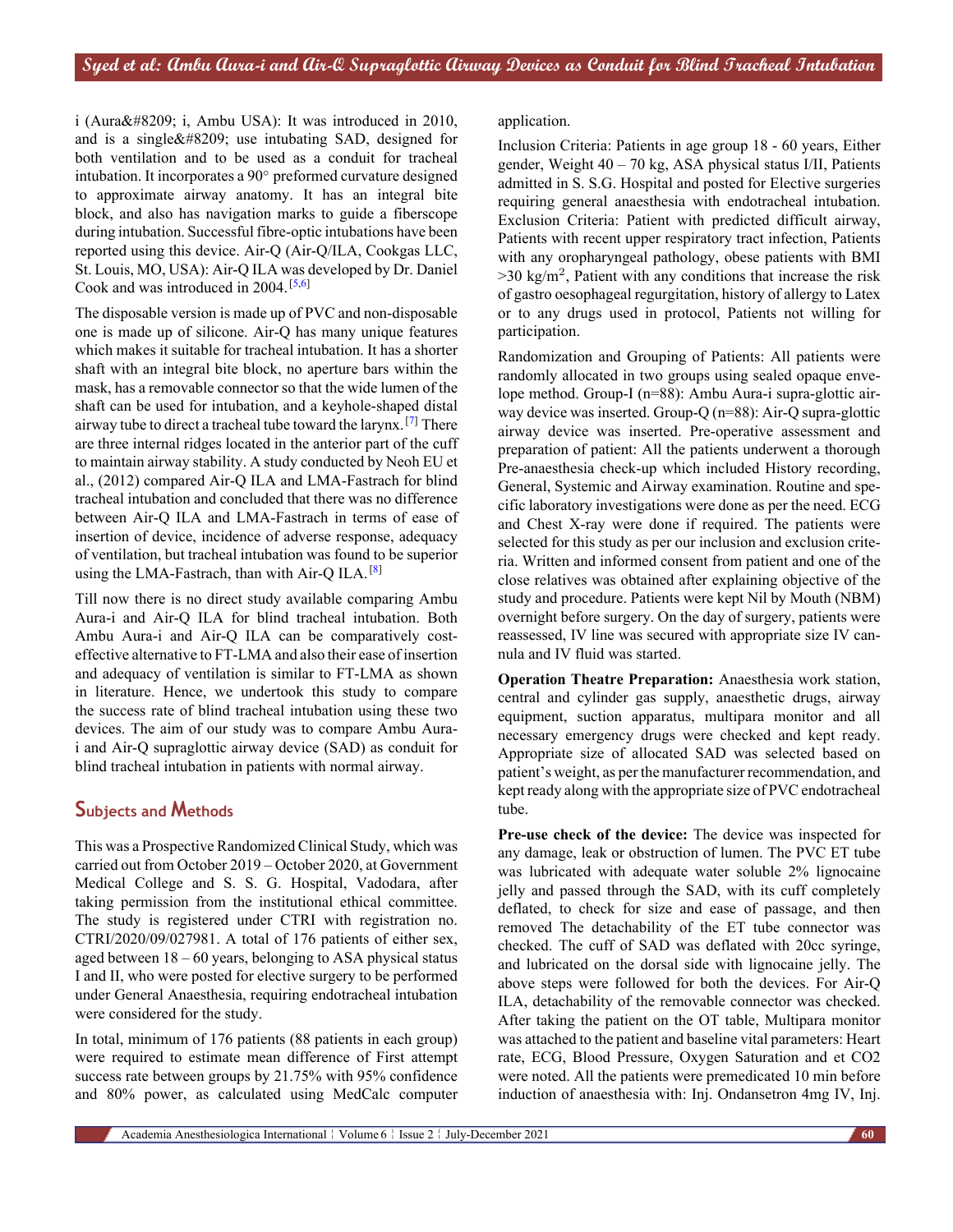Glycopyrrolate 0.2mg IV, Inj. Midazolam 1mg IV.

**Induction of Anaesthesia**: Patient was pre-oxygenated for 3 minutes with 100% oxygen using appropriate size face mask, through closed circuit of anaesthesia work station, with O2 flow at 6 litres/minute. Induction of General Anaesthesia was performed with Inj. Xylocard 1.5mg/kg IV, Inj. Fentanyl 2 mcg/kg IV, Inj. Propofol 2 – 2.5mg/kg IV till loss of eye lash reflex, Inhalational agent Sevoflurane to increase depth of anaesthesia, Inj. Vecuronium 0.1mg/kg loading dose, Additional dose of propofol was given if required to increase the depth of anaesthesia.

After achieving adequate relaxation, keeping the head in neutral position, selected SAD was inserted using the recommended technique and cuff inflated. Anaesthesia circuit was attached to the device and patient was ventilated with gentle IPPV. Confirmation of correct placement of SAD was done by: Assessment of bilateral chest wall movement, Auscultation for bilateral air entry, Appearance of square wave capnography. If adequate ventilation was not achieved or leak present, the SAD was manipulated by using manoeuvres like jaw thrust and up and down movement of the device, Chin lift, Gentle modification in depth of insertion. If not corrected, then the device was removed and reinserted with jaw thrust manoeuvre. Maximum 2 attempts were allowed. After confirmation of ventilation, the circuit was detached.

Pre-decided appropriate sized ET tube, kept ready beforehand, was introduced gently through the SAD after lubricating well with 2% water soluble lignocaine jelly. If no resistance was felt, the downward movement of ET tube was continued till tube was adequately inside trachea, then circuit was attached with the tube and patient was ventilated. The correct placement of tube was confirmed by: Bilateral chest wall movement, Auscultation for bilateral air entry, Appearance of square wave capnography trace on monitor. If there was resistance while advancing the ET tube or in case of esophageal intubation, the tube was withdrawn and the SAD was manoeuvred once and ET tube advanced gently. If difficulty in advancing the tube persists, tube was gently rotated away from side of resistance along with neck flexion and advanced. ET tube of smaller size was taken if required. Maximum 3 attempts were allowed for intubation. Once the tracheal intubation was confirmed, circuit was detached again along with ET tube connector. Cuff of both SAD and ET tube was deflated and the SAD was removed by sliding it out carefully over the ET tube, with the help of stabilizing rod, taking care not to displace the ET tube. Once SAD was removed, the ET tube position was again confirmed after attaching the circuit as mentioned before and then fixed properly.

Failure to ventilate the patient even after 2 attempts of SAD insertion. Under such circumstances, endotracheal intubation was done with appropriate size ET tube using conventional laryngoscopy. The case was excluded from the study. Failure of intubation: If the 3rd attempt at intubation with required manoeuvre was unsuccessful, it was considered as failure of intubation through SAD. Under such circumstances also, SAD was removed and endotracheal intubation was done with appropriate size ET tube using conventional laryngoscopy. Such case was included in the study.

**Maintenance of Anaesthesia:** O2 + N2O (50:50) + Sevoflurane inhalational agent, Inj. Vecuronium maintenance dose Reversal: At the end of surgery, N2O and Sevoflurane was discontinued and patient was ventilated with 100% oxygen. Reversal of residual neuromuscular blockade was done after return of spontaneous respiration, when the criteria of reversal are fulfilled, using Inj. Neostigmine 50 mcg/kg IV and Inj. Glycopyrrolate 10 mcg/kg IV, Patient was extubated when regular spontaneous breathing was established and patient was conscious and obeying command extubation patient was shifted to Post anaesthesia care unit with due precautions.

#### **Parameters observed:**

Number of attempts of SAD insertion: maximum 2 attempts

Number of attempts of intubation: maximum 3 attempts

Ease of insertion of SAD & Intubation was assessed as follows:

| Grade | Ease of insertion of SAD                                 |
|-------|----------------------------------------------------------|
| Easy  | No manoeuvre required and successful in first<br>attempt |
|       | Moderate One manoeuvre required                          |
|       | Difficult More than one manoeuvre required               |

Statistical analysis of the data was done with the help of MedCalc statistical software as follows: chi-square test for qualitative (non-parametric data), unpaired t-test for intergroup comparison of parametric data. The significance of statistical analysis was judged by p-value derived from the above statistical tests:  $p < 0.05$  were considered as significant.

## **Results**

This was a Prospective Randomised Clinical Study conducted on 176 patients, in the age group of 18 – 60 years, of either sex, belonging to ASA physical status I and II, posted for elective surgeries to be done under General anaesthesia, requiring endotracheal intubation. The study was conducted from October 2019 to October 2020, at Medical College and S. S. G. Hospital, Vadodara.

The patients were divided into two groups of 88 each: Group-I (n=88): Patients in whom Ambu Aura-i was inserted and Group-Q (n=88): Patients in whom Air-Q ILA was inserted. Both the groups were comparable to each other with respect to demographic parameters like Age, Sex, Weight, Height, BMI, and ASA physical status. With the age range of  $18 - 60$  years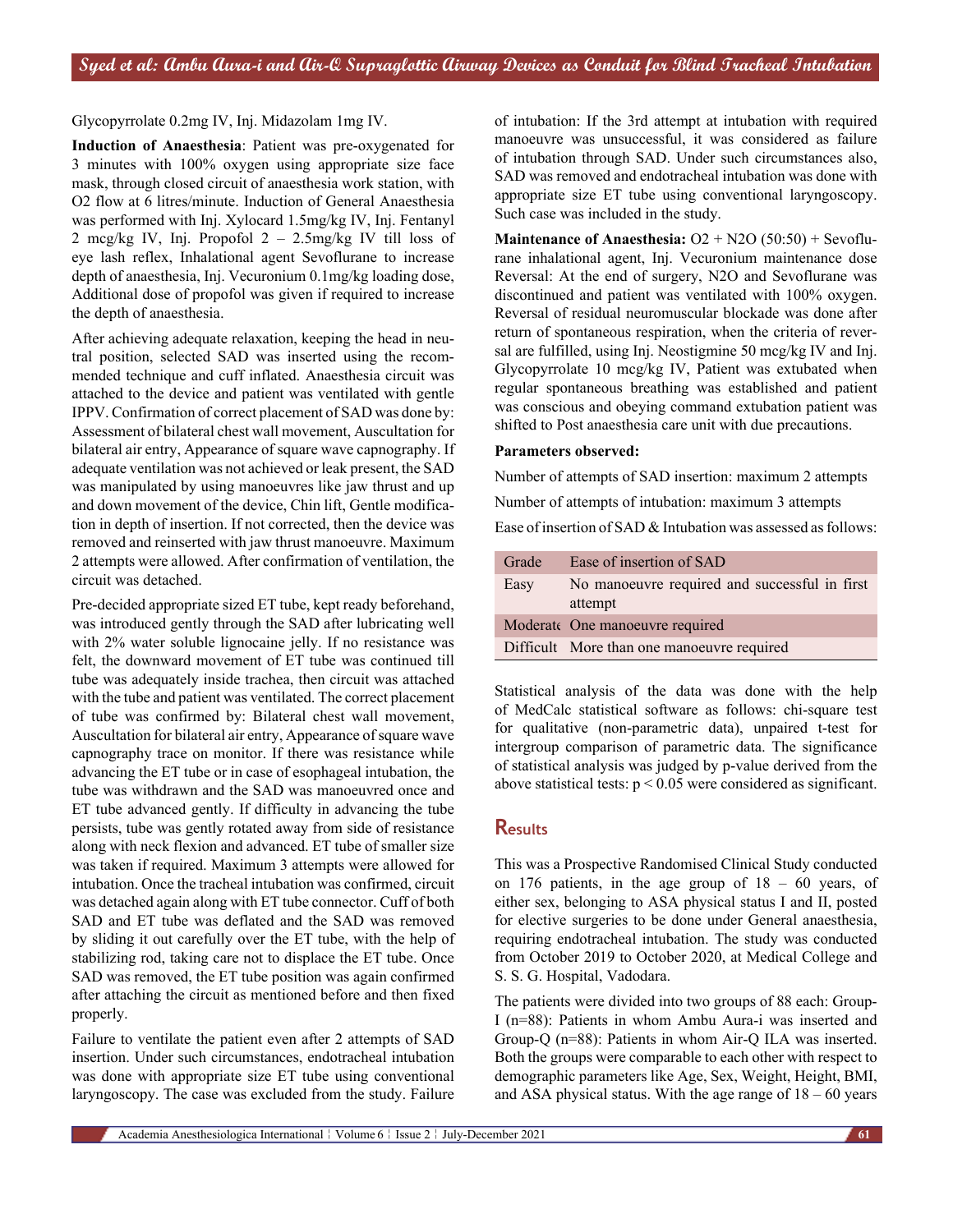for both groups, the mean age of Group-I =  $34.97 +/- 8.35$ years, was comparable with mean age of Group- $Q = 35.45 +/-$ 10.24.

There was no significant difference in terms of no. of attempts of insertion, ease of insertion and time taken for insertion between Ambu Aura-i and Air-Q. Out of 88 patients in each group, Ambu Aura-i was inserted in first attempt in 69 patients and in second attempt in 19 patients, and Air-Q ILA was inserted in first attempt in 73 patients and in second attempt in 15 patients.

There was no significant difference found between the two devices in terms of ease of insertion: In the Ambu Aura-i group, ease of insertion of the device was found to be easy in 65 patients, moderate in 17 patients and difficult in 6 patients. In the Air-Q ILA group, ease of insertion of the device was found to be easy in 68 patients, moderate in 15 patients and difficult in 5 patients.

On comparing the number of attempts of intubation through SAD between both the devices: For Ambu Aura-i, intubation was successfully performed in first attempt in 8 (9.10%) patients which was significantly less than that with Air-Q ILA which was 19 (21.6%). There was no significant difference in number of intubations done in second attempt between both groups. The number of intubations requiring third attempt were 7 in Group-I and 12 in Group-Q with no statistically significant difference.

There was no significant difference in ease of intubation through both the devices. For Ambu Aura-i, intubation was found to be easy in 8 patients, moderately difficult in 39 patients and difficult in 41 patients. Out of 41 difficult intubations, 6 were successful after 3rd attempt and 35 remained unsuccessful even after 3rd attempt. For Air-Q ILA, intubation was found to be easy in 16 patients, moderately difficult in 39 patients and difficult in 33 patients. Out of 33 difficult intubations, 13 were successful after 3rd attempt and 20 remained unsuccessful even after 3rd attempt. The number of failed intubations in Ambu Aura-i group was 35 (39.77%) which was significantly more than in Air-Q ILA group which was 20 (22.73%). In case of failure intubation was done using conventional direct laryngoscopy, in both groups.

There was no significant difference in incidence of sore throat between both groups. There was no significant difference between incidence of trauma as indicated by blood on device or ET Tube between both groups. There was no incidence of other complications like bronchospasm, laryngospasm and desaturation in any of our patients.

# **Discussion**

Since the advent of general anaesthesia one of the major concerns of an anaesthetist was to secure the airway in

order to protect the lungs as well as for proper ventilation. This was resolved with the development of endotracheal intubation. With time various devices for airway management were developed, but endotracheal intubation by direct rigid laryngoscopy remains the benchmark technique against which all other techniques are compared.<sup>[\[9\]](#page-5-8)</sup> However, there are certain disadvantages of direct laryngoscopy. This technique is associated with exaggerated hemodynamic stress response and there is always risk of trauma. These constraints led to the development of newer devices to secure airway, like Supraglottic airway devices (SADs), videolaryngoscopes, fibreoptic bronchoscopes etc.  $[10]$  $[10]$ 

Considering the fact that the inner opening of the SAD is in alignment with the glottic opening. Many of these devices have been designed to be used as conduit for endotracheal intubation. Fastrach LMA was one such SAD developed for the purpose of endotracheal intubation. But it has limitations like high cost, rigidity of its airway tube and use of dedicated endotracheal tube. Therefore newer, cost effective intubating SADs like Air-O ILA and Ambu Aura-i were developed.<sup>[\[11](#page-5-10)]</sup>

In our study we compared Air-Q ILA and Ambu Aura-i for blind tracheal intubation in terms of parameters. The patients were divided into two groups of 88 each as follows: Group-I (n=88): Ambu Aura-i supra-glottic airway device was inserted and Group-Q (n=88): Air-Q supra-glottic airway device was inserted.

A total of 176 patients of either sex, in the age group of 18 – 60 years, with ASA physical status I and II, who were posted for elective surgery to be done under general anaesthesia, were taken. Both the groups were comparable in terms of demographic parameters like Age, Sex, Weight, Height, Body Mass Index (BMI) and ASA physical status. The demographic parameters of our study were in consonance with studies done by Neoh EU et al. (2012), and Anand L et al. (2019).<sup>[\[11](#page-5-10)[,12](#page-5-11)]</sup>

Ambu Aura-i was inserted in 1st attempt in 69 subjects and in 2nd attempt in 19 subjects, out of the 88 study subjects. Whereas Air-Q ILA was inserted in 1st attempt in 73 subjects and in 2nd attempt in 15 subjects, out of the 88 study subjects. The no. of attempts of SAD insertion was comparable in both groups. With regards to Air-Q ILA the successful insertion of device in first attempt as seen in the study conducted by Neoh EU et al.<sup>[[12\]](#page-5-11)</sup> (2012) was 96.25% (i.e., 77 out of 80 subjects) which was more than that seen in our study (82.9%). Whereas according to the results of the study conducted by Seydalireza Seyed Siamdoust et al. (2018),<sup>[\[13](#page-5-12)]</sup> success rate of device insertion in first attempt was 88.8% (i.e., 56 out of 63) which was almost similar to the results our study. With regards to Ambu Aura-i, as seen in study conducted by Lakesh Anand et al. (2019), the rate of successful device insertion in first attempt was 98% (i.e., 49 out of 50 subjects), which was significantly higher than the result of our study which is 78.4%.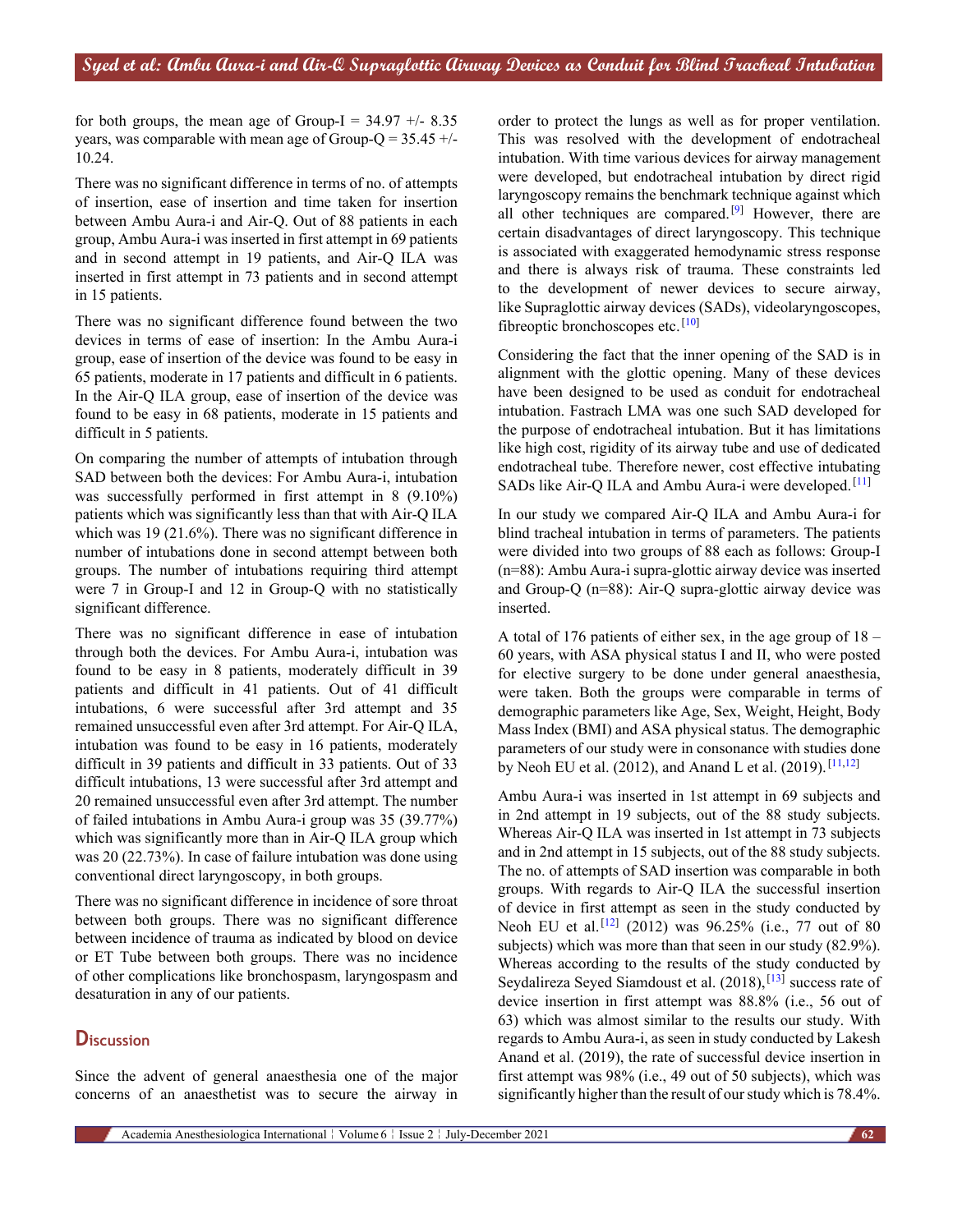| <b>Table 1: Parameter for SAD insertion</b>    |                |                |                |                |  |  |  |  |
|------------------------------------------------|----------------|----------------|----------------|----------------|--|--|--|--|
| <b>Parameter</b>                               | <b>Group I</b> |                |                | P value        |  |  |  |  |
| No. of attempts $(1^{st}/2^{nd})$              | 69/19          |                | 73/15          | > 0.05         |  |  |  |  |
| Ease of insertion (easy/moderate/difficult)    | 65/17/6        |                | 68/15/5        | $\bullet$ 0.05 |  |  |  |  |
|                                                |                |                |                |                |  |  |  |  |
| Table 2: Parameters for intubation through SAD |                |                |                |                |  |  |  |  |
| <b>Parameter</b>                               |                | <b>Group I</b> | <b>Group Q</b> | P value        |  |  |  |  |
| No. of attempts $(1^{st}/2^{nd}/3^{rd})$       |                | 8/38/7         | 19/37/12       | > 0.05         |  |  |  |  |
| Ease of insertion (easy/moderate/difficult)    |                | 8/39/41        | 16/39/33       | > 0.05         |  |  |  |  |
| Failed intubation                              |                | 35             | 20             | ${}_{0.05}$    |  |  |  |  |
|                                                |                |                |                |                |  |  |  |  |
| <b>Table 3: Complications occurred</b>         |                |                |                |                |  |  |  |  |
| <b>Complications</b>                           | <b>Group I</b> |                | <b>Group Q</b> | P value        |  |  |  |  |
| Sore throat                                    | 14.7           |                | 11.3           | > 0.05         |  |  |  |  |
| Blood on device                                | 13.6           |                | 9              | > 0.05         |  |  |  |  |

Out of 88 subjects in each group, the ease of insertion of Ambu Aura-i was considered to be easy in 65 subjects, moderate in 17 subjects, difficult in 6 subjects, whereas for Air-Q ILA it was considered to be easy in 68 subjects, moderate in 15 subjects, and difficult in 5 subjects.

With regards to Air-Q ILA the result of our study was comparable with the study conducted by Sameer Sethi et al.  $(2017)$ .  $[14]$  $[14]$  We did not find any study that noted the ease of Ambu Aura-i insertion. The intubation was successful in first attempt in 8 (9.10%) patients in whom Ambu Aurai was inserted, which is significantly less than 19 (21.6%) first attempt intubations in the group in whom Air-Q ILA was inserted. But the numbers of intubations done in second attempt were comparable in both group. There was no statistically significant difference in number of intubations done in third attempt in both groups.

In Group I, in whom Ambu Aura-i was inserted, the ease of intubation was considered to be easy in 8 patients, moderate in 39 patients and difficult in 41 patients. In Group-Q, in whom Air-Q ILA was inserted, the ease of intubation was considered to be easy in 16 patients, moderate in 39 patients and difficult in 33 patients. Among the 41 difficult intubations in Ambu Aura-i group and 33 in Air-Q ILA group, were included failed intubations which was 35 and 20 for Ambu Aura-i and Air-Q ILA group respectively. When compared with the results of our study, Neoh EU et al. (2012) and Sameer Sethi et al. (2017) in their study found that it was easier to intubated through Air-Q ILA.

The low first attempt and over-all success rate of blind tracheal intubation through Ambu Aura-i when compared to that of Air-Q ILA, could be due the structural difference between the two SADs. The Air-Q ILA has a wider, firm, oval shaped cuff with

transverse ridges, which gives it the stability on insertion. The wider bore of the airway tube of Air-Q allows easy passage of ET tube. The key hole shaped distal opening directs the ET tube towards the glottis, whereas the cuff of Ambu Aura-i is comparatively softer and narrower, making it less stable after insertion. The narrow airway tube and absence of elevation bar at the distal opening accounts for difficulty in directing the ET tube towards the glottis. The above structural difference makes Air-Q ILA more suitable for blind endotracheal intubation than Ambu Aura-i.

There was no incidence of other complication like Bronchospasm, Laryngospasm and Desaturation in any group. The incidence of sore throat and blood staining of device was much higher in study conducted by Neoh EU et al. (2012) (51% and 37.5% respectively) when compared to the findings of our study, with regards to Air-Q ILA. But in a study conducted by Lakesh Anand et al. (2019), the incidence of sore throat was 2% which was much less than the findings of our study, whereas the incidence of trauma as indicated by blood on device was 10%, which is almost same as the finding of our study, with regards to Ambu Aura-i.

The limitations of our study were as follows: Use of PVC ET tube for intubation, which is non-malleable and difficult to manipulate. Non-utilisation of fibre-optic bronchoscope to check proper positioning of SAD and to guide intubation. Blinding was not possible to eliminate observer bias.

**Future scope:** Studies can be done using Flexometallic ET tubes, which are malleable and easier to manipulate and might result in higher success rate. LMA-Fastrach is used at various places in difficult airway algorithm. By increasing the success rate of these newer intubating supraglottic airway devices, i.e., Ambu Aura-i and Air-Q ILA, in patients with normal airway,